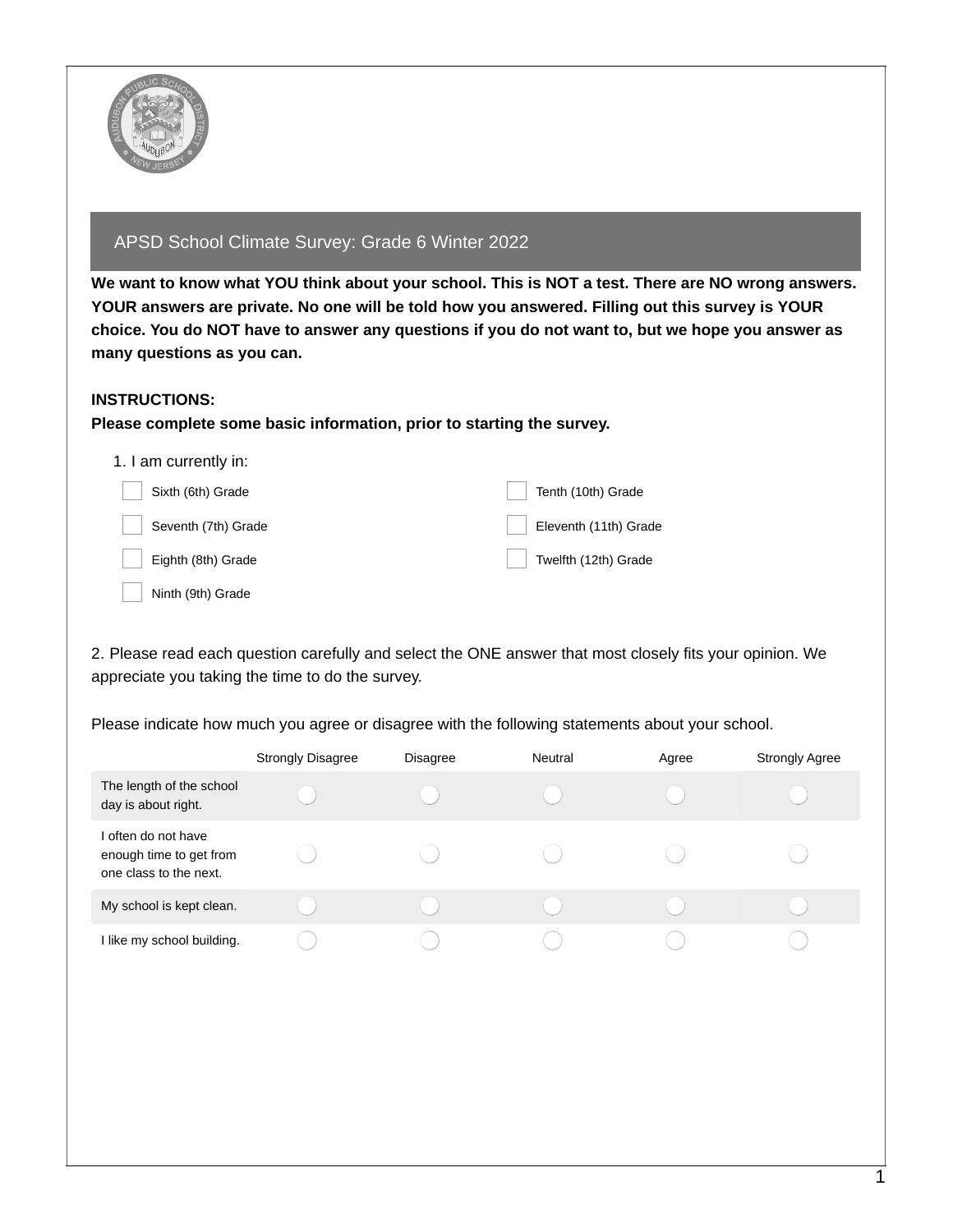|                                                                                                            | <b>Strongly Disagree</b> | <b>Disagree</b> | Neutral | Agree | <b>Strongly Agree</b> |
|------------------------------------------------------------------------------------------------------------|--------------------------|-----------------|---------|-------|-----------------------|
| Most students in my<br>school give up when<br>they cannot solve a<br>problem easily.                       |                          |                 |         |       |                       |
| Most students in my<br>school do all their<br>homework.                                                    |                          |                 |         |       |                       |
| Most students in my<br>school think its OK to<br>cheat if other students<br>are cheating.                  |                          |                 |         |       |                       |
| Most students in my<br>school try to do a good<br>job on schoolwork even<br>when it is not<br>interesting. |                          |                 |         |       |                       |
| Most students in my<br>school do their best,<br>even when their work is<br>difficult.                      |                          |                 |         |       |                       |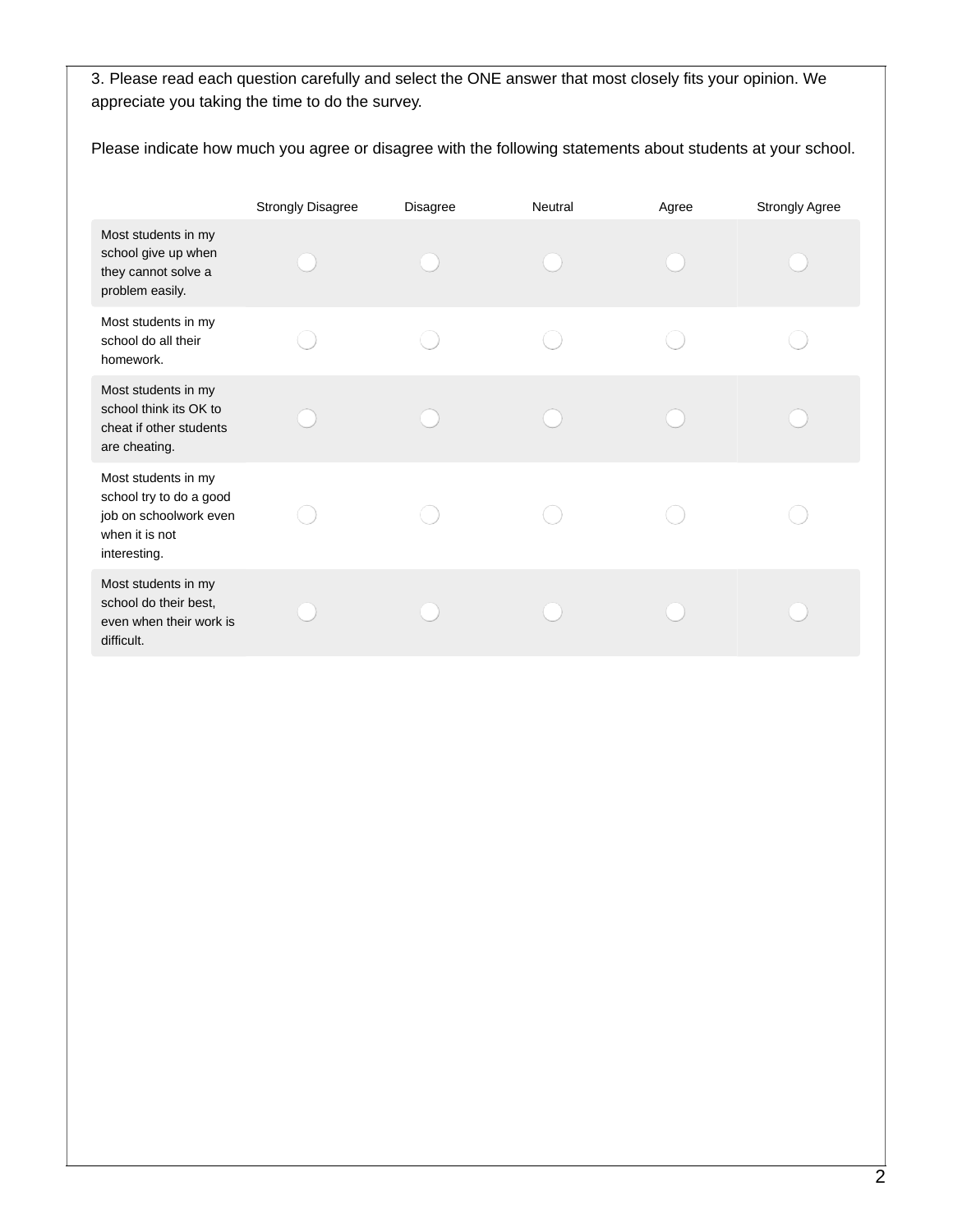Please indicate how much you agree or disagree with the following statements about your teachers:

|                                                                                                     | <b>Strongly Disagree</b> | Disagree | Neutral | Agree | Strongly Agree |
|-----------------------------------------------------------------------------------------------------|--------------------------|----------|---------|-------|----------------|
| My teachers give me a<br>lot of encouragement.                                                      |                          |          |         |       |                |
| My teachers make<br>learning interesting.                                                           |                          |          |         |       |                |
| My teachers encourage<br>students to share their<br>ideas about things we<br>are studying in class. |                          |          |         |       |                |
| My teachers do not<br>notice if I have trouble<br>learning something.                               |                          |          |         |       |                |
| My teachers will help me<br>improve my work if I do<br>poorly on an<br>assignment.                  |                          |          |         |       |                |
| My teachers think all<br>students can do<br>challenging school<br>work.                             |                          |          |         |       |                |
| My teachers often assign<br>homework that helps me<br>learn.                                        |                          |          |         |       |                |
| My teachers do not listen<br>carefully enough to me<br>when I speak in class.                       |                          |          |         |       |                |
| My teachers notice when<br>I am doing a good job<br>and let me know about<br>it.                    |                          |          |         |       |                |
| My teachers provide me<br>with lots of chances to<br>be part of class<br>discussions or activities. |                          |          |         |       |                |
| My teachers will give me<br>extra help at school<br>outside of our regular<br>class.                |                          |          |         |       |                |

5. Please read each question carefully and select the ONE answer that most closely fits your opinion. We appreciate you taking the time to do the survey.

Please indicate how much you agree or disagree with the following: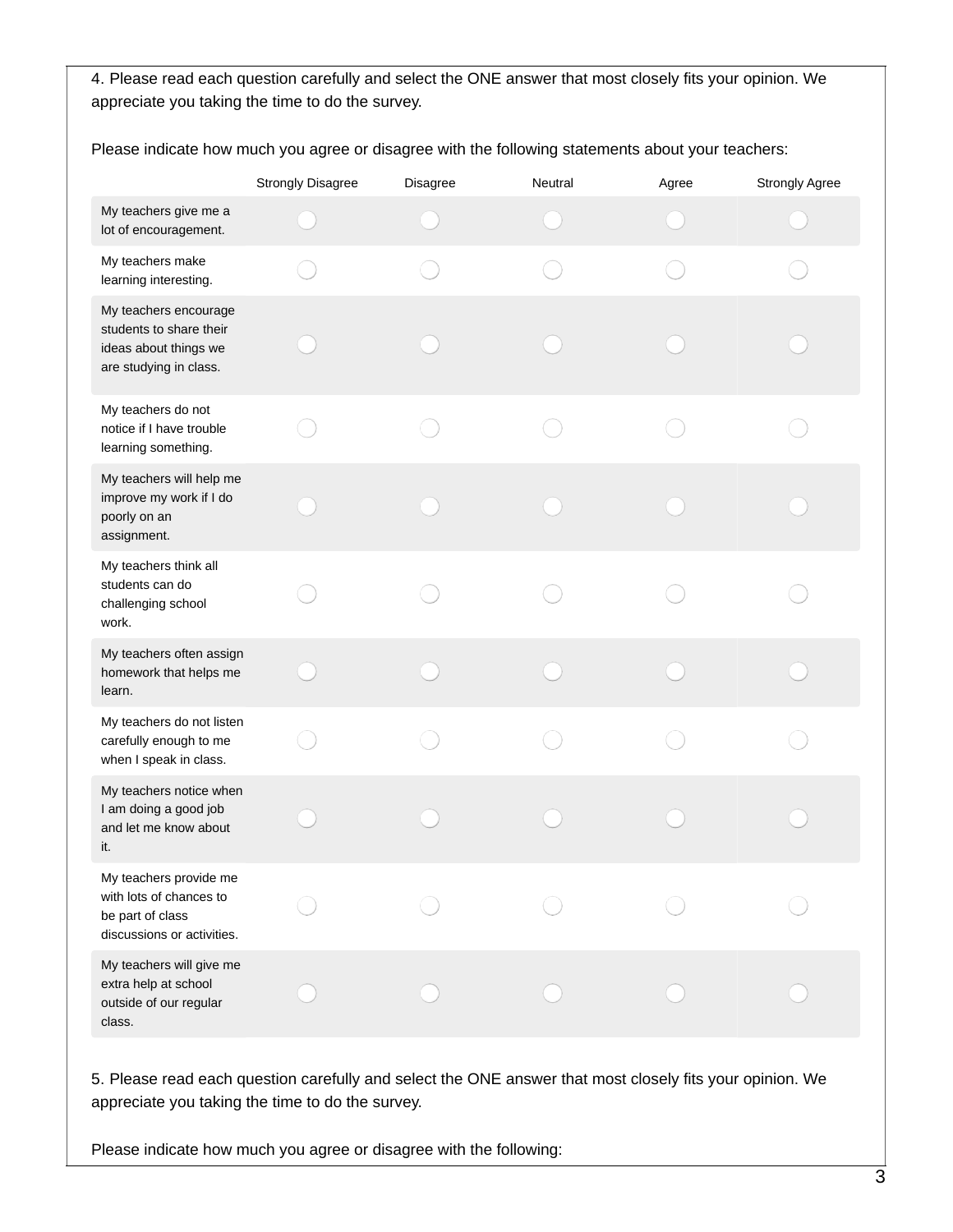|                                                                                                    | <b>Strongly DIsagree</b> | Disagree | Neutral | Agree | Strongly Agree |
|----------------------------------------------------------------------------------------------------|--------------------------|----------|---------|-------|----------------|
| Teachers at my school<br>treat students with<br>respect.                                           |                          |          |         |       |                |
| Students in my school<br>treat each other with<br>respect.                                         |                          |          |         |       |                |
| Adults in this school are<br>often too busy to give<br>students extra help.                        |                          |          |         |       |                |
| Most students in my<br>school are easily able to<br>work out disagreements<br>with other students. |                          |          |         |       |                |
| There are lots of<br>chances for students in<br>my school to talk with a<br>teacher one-on-one.    |                          |          |         |       |                |
| Students at this school<br>are often bullied.                                                      |                          |          |         |       |                |
| Students at this school<br>are often teased or<br>picked on.                                       |                          |          |         |       |                |
| Harassment,<br>intimidation, and bullying<br>by other students are a<br>problem at my school.      |                          |          |         |       |                |
| Violence is a problem at<br>my school.                                                             |                          |          |         |       |                |
| I sometimes stay home<br>because I do not eel safe<br>at school.                                   |                          |          |         |       |                |
| Adults in this school are<br>usually willing to make<br>the time to give students<br>extra help.   |                          |          |         |       |                |
| My teachers really care<br>about me.                                                               |                          |          |         |       |                |
| Adults in this school<br>apply the same rules to<br>all students equally.                          |                          |          |         |       |                |
| Students are treated<br>fairly by the adults in the<br>school.                                     |                          |          |         |       |                |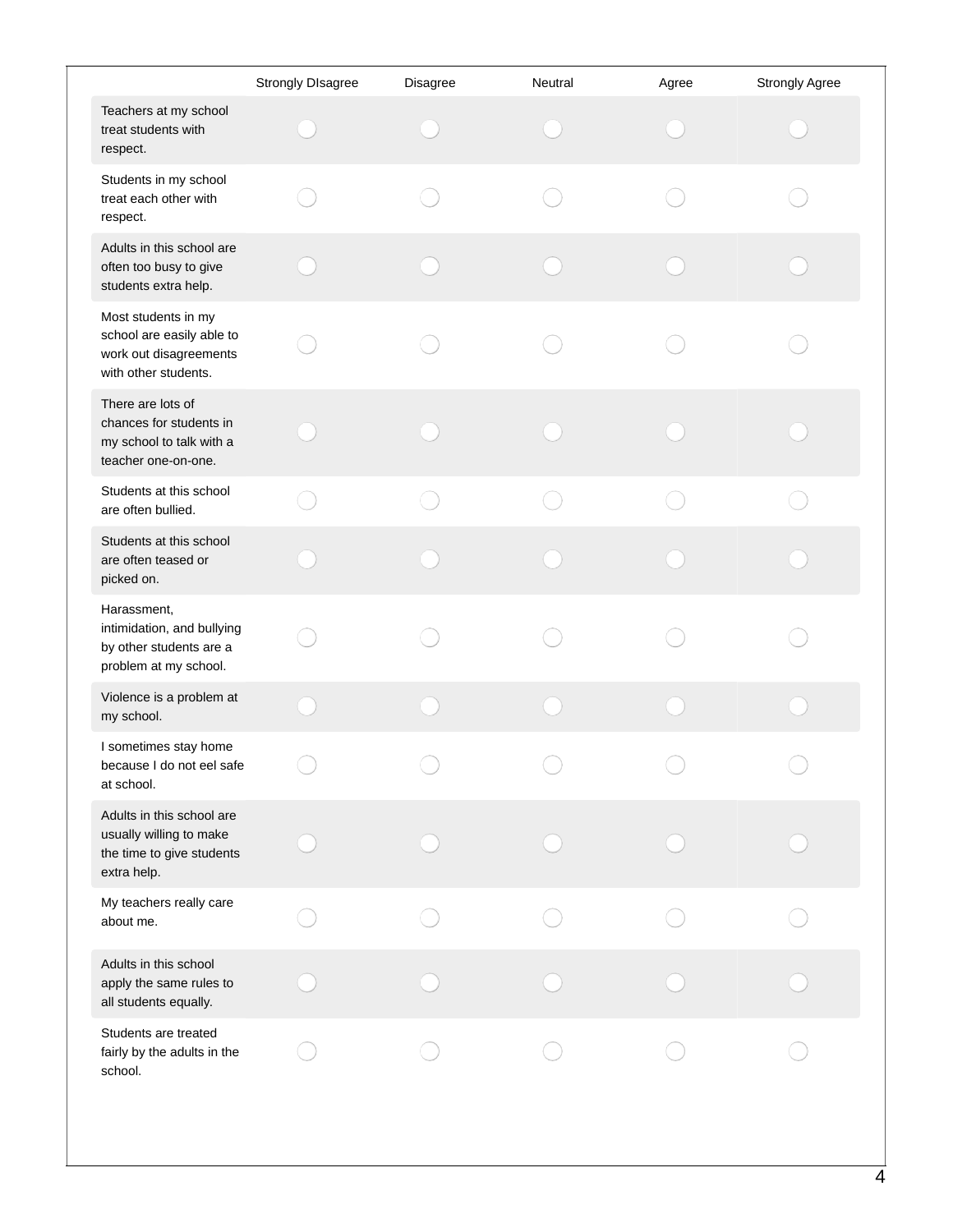Please indicate how much you agree or disagree with the following statements about your school.

|                                                                | <b>Strongly Disagree</b> | <b>Disagree</b> | Neutral | Agree | <b>Strongly Agree</b> |
|----------------------------------------------------------------|--------------------------|-----------------|---------|-------|-----------------------|
| My school has clear<br>rules and consequences<br>for behavior. |                          |                 |         |       |                       |
| I worry about crime and<br>violence in my school.              |                          |                 |         |       |                       |

7. Please read each question carefully and select the ONE answer that most closely fits your opinion. We appreciate you taking the time to do the survey.

Please indicate how much you agree or disagree with the following statements about your school.

|                                                                       | <b>Strongly Disagree</b> | <b>Disagree</b> | Neutral | Agree | <b>Strongly Agree</b> |
|-----------------------------------------------------------------------|--------------------------|-----------------|---------|-------|-----------------------|
| Most students in my<br>school are well-behaved.                       |                          |                 |         |       |                       |
| Most students in my<br>school do not really care<br>about each other. |                          |                 |         |       |                       |
| Most students in my<br>school help each other<br>when asked.          |                          |                 |         |       |                       |
| Most students in my<br>school just look out for<br>themselves.        |                          |                 |         |       |                       |
| Most students in my<br>school treat each other<br>well.               |                          |                 |         |       |                       |

8. Please read each question carefully and select the ONE answer that most closely fits your opinion. We appreciate you taking the time to do the survey.

|                                                                            | Not Safe | Somewhat Safe | <b>Mostly Safe</b> | Very Safe |
|----------------------------------------------------------------------------|----------|---------------|--------------------|-----------|
| How safe do you feel<br>outside around the<br>school?                      |          |               |                    |           |
| How safe do you feel in<br>the hallways and<br>bathrooms of the<br>school? |          |               |                    |           |
| How safe do you feel in<br>your classes?                                   |          |               |                    |           |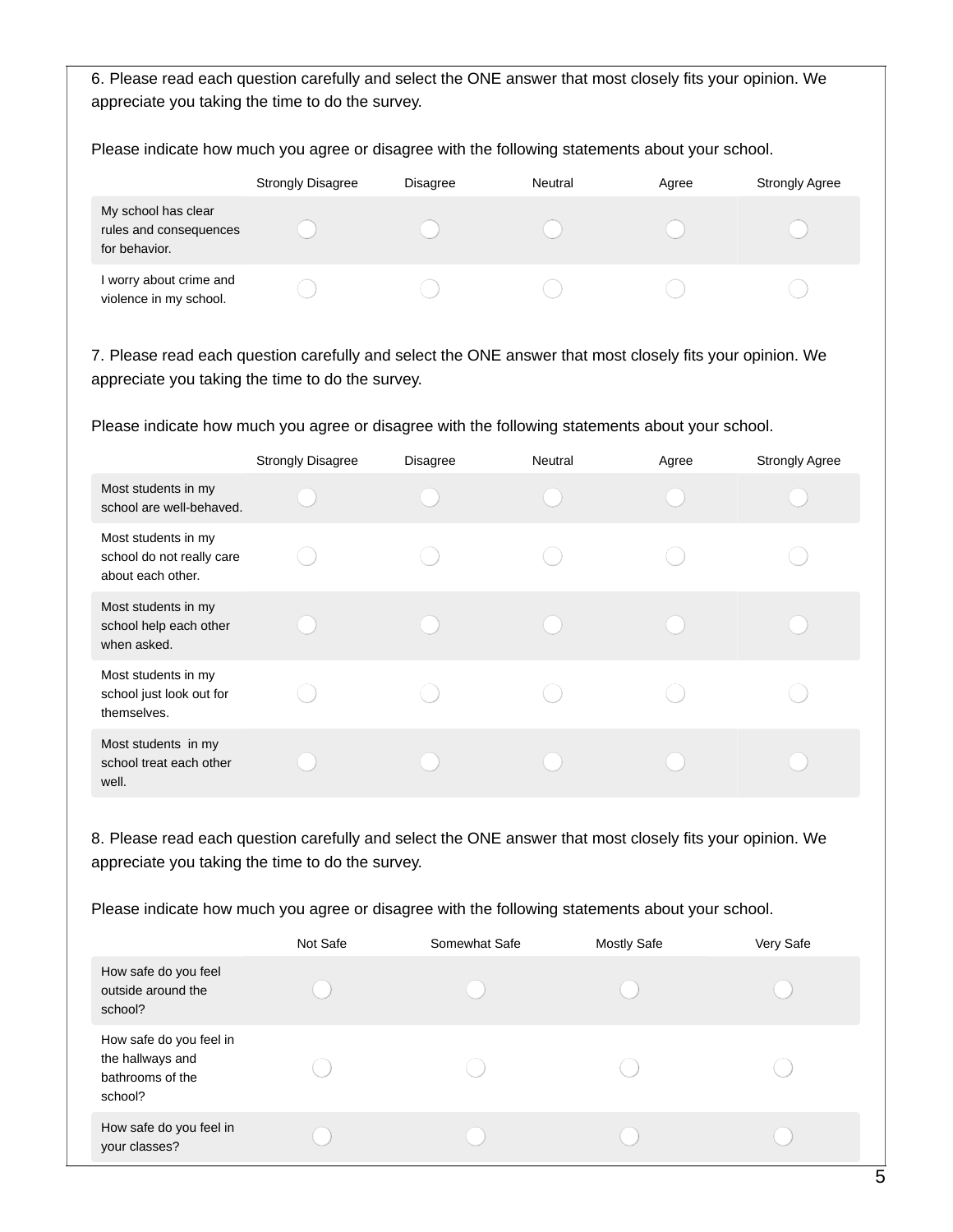|                                                                                                                                                           | Never | Seldom | Sometimes | Often | <b>Almost Always</b> |
|-----------------------------------------------------------------------------------------------------------------------------------------------------------|-------|--------|-----------|-------|----------------------|
| Thinking back over the<br>past year in school, how<br>often did you enjoy being<br>in school?                                                             |       |        |           |       |                      |
| Thinking back over the<br>past year in school, how<br>often did you hate being<br>in school?                                                              |       |        |           |       |                      |
| Thinking back over the<br>past year in school, how<br>often did you try to do<br>your best work in<br>school?                                             |       |        |           |       |                      |
| Thinking back over the<br>past year in school, how<br>often did you feel that<br>the school work you<br>were assigned was<br>meaningful and<br>important? |       |        |           |       |                      |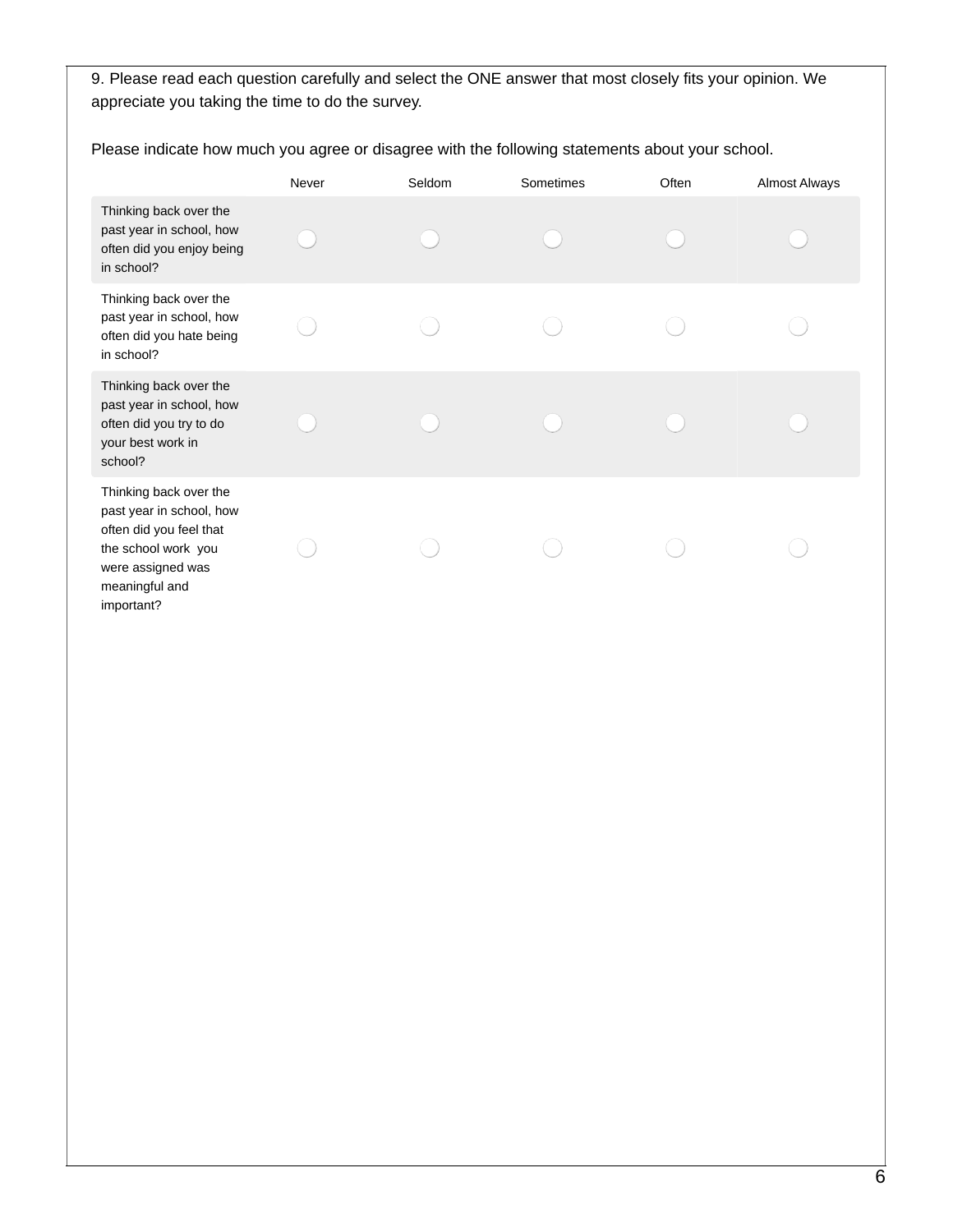|                                                                                                                                           | <b>Strongly Disagree</b> | Disagree | Neutral | Agree | Strongly Agree |
|-------------------------------------------------------------------------------------------------------------------------------------------|--------------------------|----------|---------|-------|----------------|
| Students have lots of<br>chances in my school to<br>get involved in sports,<br>clubs, and other school<br>activities outside of<br>class. |                          |          |         |       |                |
| I have opportunities to<br>express myself at<br>school.                                                                                   |                          |          |         |       |                |
| Students help decide<br>what goes on in my<br>school.                                                                                     |                          |          |         |       |                |
| I wish I went to a<br>different school.                                                                                                   |                          |          |         |       |                |
| In my school, students<br>have lots of chances to<br>help decide things, like<br>activities and rules.                                    |                          |          |         |       |                |
| I feel like I belong at this<br>school.                                                                                                   |                          |          |         |       |                |
| Teachers and other<br>adults here listen to<br>students' ideas about the<br>school.                                                       |                          |          |         |       |                |
| My family wants me to<br>do well in school.                                                                                               |                          |          |         |       |                |
| My parents ask if I've<br>gotten my homework<br>done.                                                                                     |                          |          |         |       |                |
| My parents would punish<br>me if I skipped school.                                                                                        |                          |          |         |       |                |